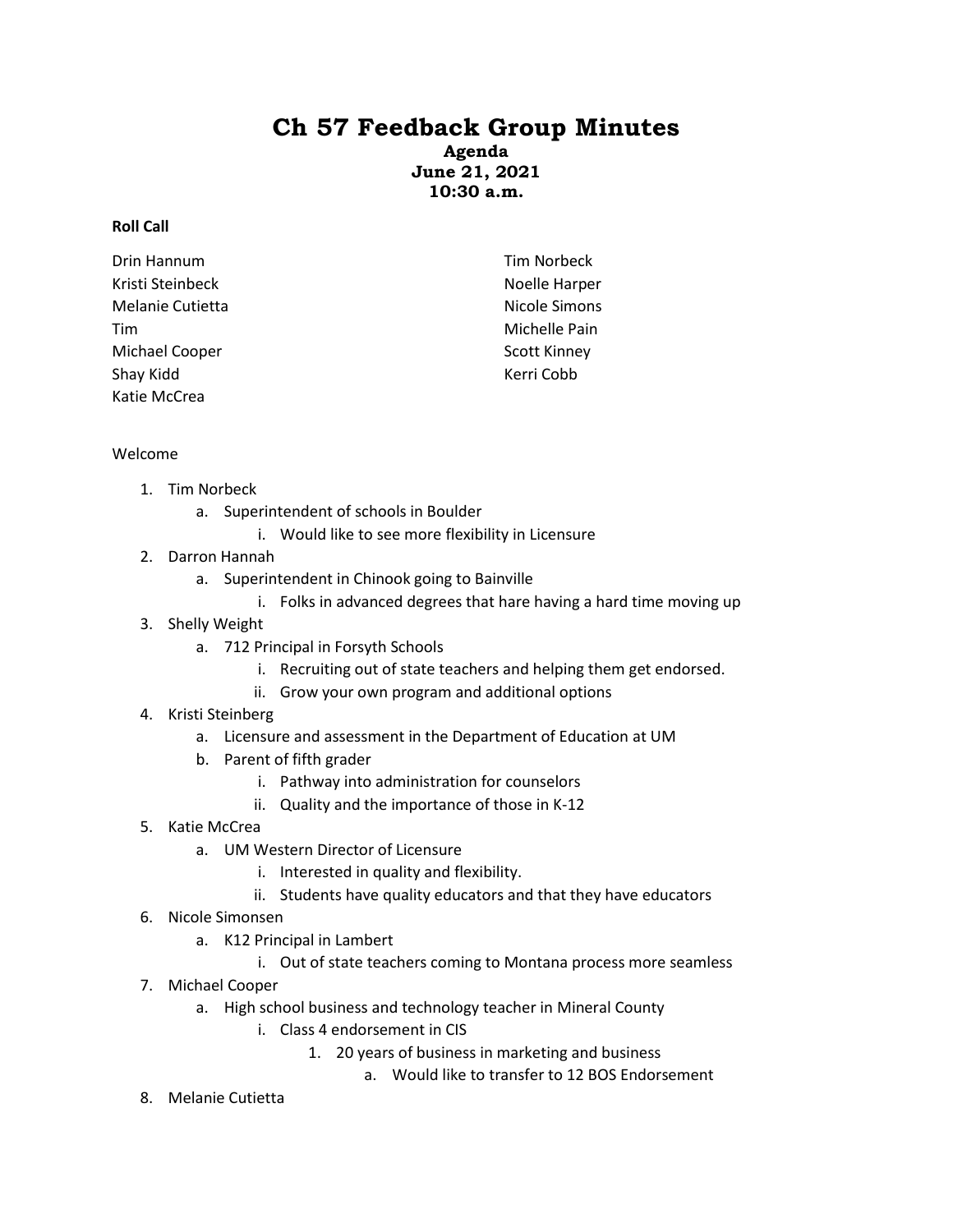- a. Research Librarian in Yellowstone National Park in Gardner MT
	- i. Teaching credential in Music CA and then transferred MT
		- 1. Went to UM Library Media endorsement and teaching credential
- 9. Scott Kinney
	- a. Superintendent in Superior and W Mass President in the Region
		- i. Process more efficient and flexibility for out of state hiring
- 10. Noelle Harper
	- a. Teacher Librarian in Gallatin HS in Bozeman
		- i. Invested in Libraries and literacy
- 11. Kerri Cobb
	- a. Teacher Librarian in Gallatin HS in Bozeman
		- i. Business Marketing and Computer science teacher
- 12. Shay Kidd
	- a. UM Western in Professor in Teacher Prep
		- i. Mathematics and online teacher in ID
- 13. Michelle Painem
	- a. Principal at Flathead HS in Kalispell
		- i. Kalispell has recently had trouble hiring.
			- 1. Whether it is the quality of candidates or the market.
- 14. Jacob Williams
	- a. Region 17 Comprehensive center
		- i. Technical
		- ii. Assist MT and ID with building capacity in whatever.
- 15. Erich Stiefvater
	- a. Region 17 Comprehensive Center
	- b. Happy to be here supporting.

## **Overview of Session II**

- 1. Licensure path MT becoming administrator.
	- a. Four unusual cases
		- i. How to become a school counselor
			- 1. Need a masters degree
				- a. Had a change in ARM
					- i. Counselor used to be able eligible to become administrator.
						- 1. Is no longer eligible due to
					- ii. 10.57.416
						- 1. A minimum of three years of teaching experience with a standard, unrestricted license at the secondary level
		- ii. Thoughts?
			- 1. Counselor at HS has actual classes that they teach and has other collaborative projects with teachers.
				- a. Why wouldn't that count?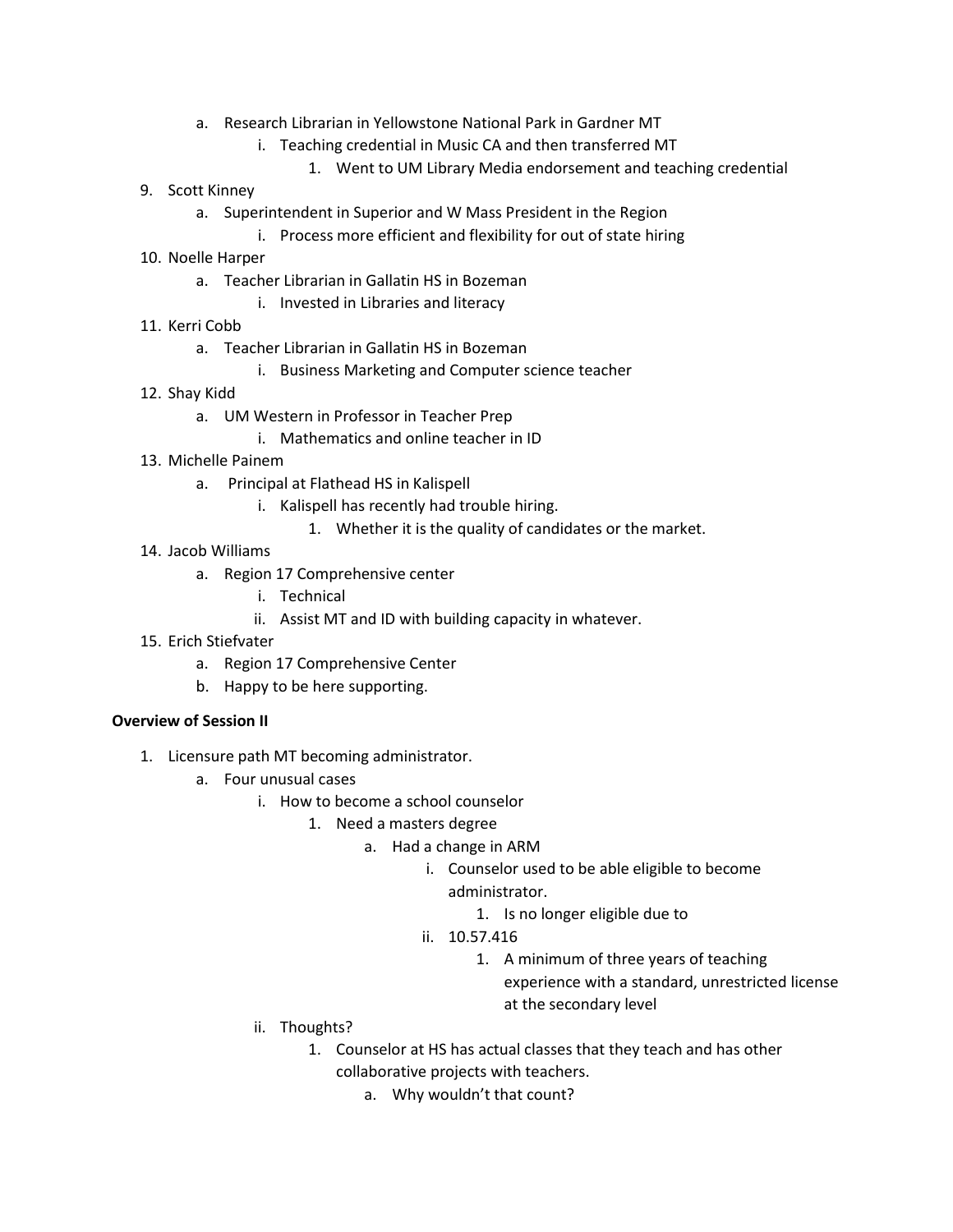- i. They do not have a standard unrestricted license endorsement.
- 2. CACREP
	- a. The Council for Accreditation of Counseling and Related Educational Programs
		- i. What is the difference between Regional and national accredited process?
			- 1. Seen often. Educator licensing has national requirements then goes to regional.
				- a. Difficulty comes from individual going alternate paths to licensing.
		- ii. People that are fully licensed from out of state and moving from out of region.
- 3. Why is it 3 years specifically in teaching?
	- a. Counselors have more
		- i. Confidentiality
		- ii. Scheduling
		- iii. Other administrative functions
- 4. Three years
	- a. Used to be 6 years.
	- b. Unknown history on why it was changed to 3 years.
- 5. The teaching requirement
	- a. Administrators must do teacher evaluations.
		- i. Important to the union to have people that have
		- teaching experience doing the evaluations.
- 6. There are counselors that teach.
	- a. The counselor evaluations are often very close to parallel to the teaching evaluations.
	- b. People living close to borders.
- 7. Principal that did not have any teaching experience.
	- a. Does think they need teaching experience.
- 8. There used to be OR for pathway to have counselors become administrators.
	- a. Changed in 2015.
		- i. UM there are counselors looking now for the pathway to administration.
		- ii. How can they evaluate teachers if they are not teachers?
			- 1. Yet they are being evaluated by administrators who have not been counselors.
				- a. They bring a lot of skills.
					- i. Did make recommendation to reinstate the pathway for them to become administration.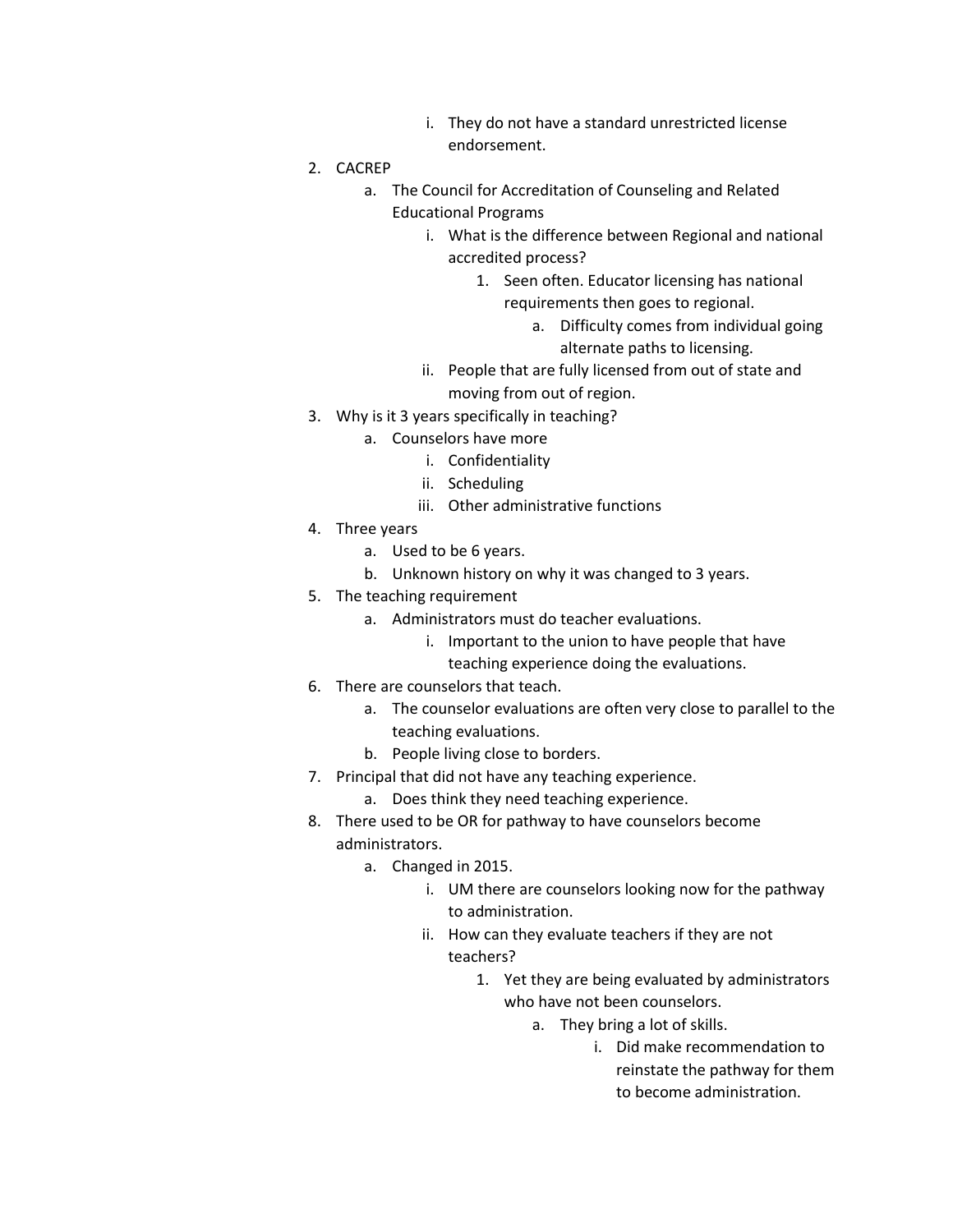- 9. Evaluation process is dysfunctional.
	- a. Evaluated with little to zero background in education.
		- i. Weigh the situation both ways with the evaluation process.
			- 1. EPAS System and tools for administrators to follow guidelines in many areas.
- 10. Is there a way to put in a compromise?
	- a. A counselor could take credits or training to meet teachers needs in becoming an administrator?
		- i. How do we get those counselors the teaching experience to make teachers feel more comfortable in the evaluations more comfortable?
- 11. Is three years a good amount of time to be ready?
	- a. Based on the individual
	- b. One size does not always fit all.
		- i. Could have three years in several different places.
- 12. ARM 10.55.607
	- a. Flexibilities that Superintendents need.
		- i. Concept of internship
			- 1. Trying to get people certified in the internship model is very difficult.
				- a. WGU is very flexible and robust student teaching model.
					- i. MT denied the possibility to set up internship though WGU.
- 13. What is the amount of teaching experience if you come from out of state?
	- a. None if completed teacher prep.
	- b. Five years of experience
- 14. Legislature has started to recognize some of the difficulties.
- 15. Situational example
	- a. Hiring someone with zero teaching experience to get into the Northern Plains program
		- i. Was a difficult situation for someone to navigate through.
	- b. Complexities come from situations spanning several different chapters. 55 and 57.
		- i. Struggle to meet the standards of accreditation because online and brick and mortar schools had separate program standards.
- 16. Would an educator need to go back and take a PRAXIS test if they have been teaching for 20 years?
	- a. Is there a different rule that could apply to testing?
		- i. Opportunity to be involved in Nevada's Legislature.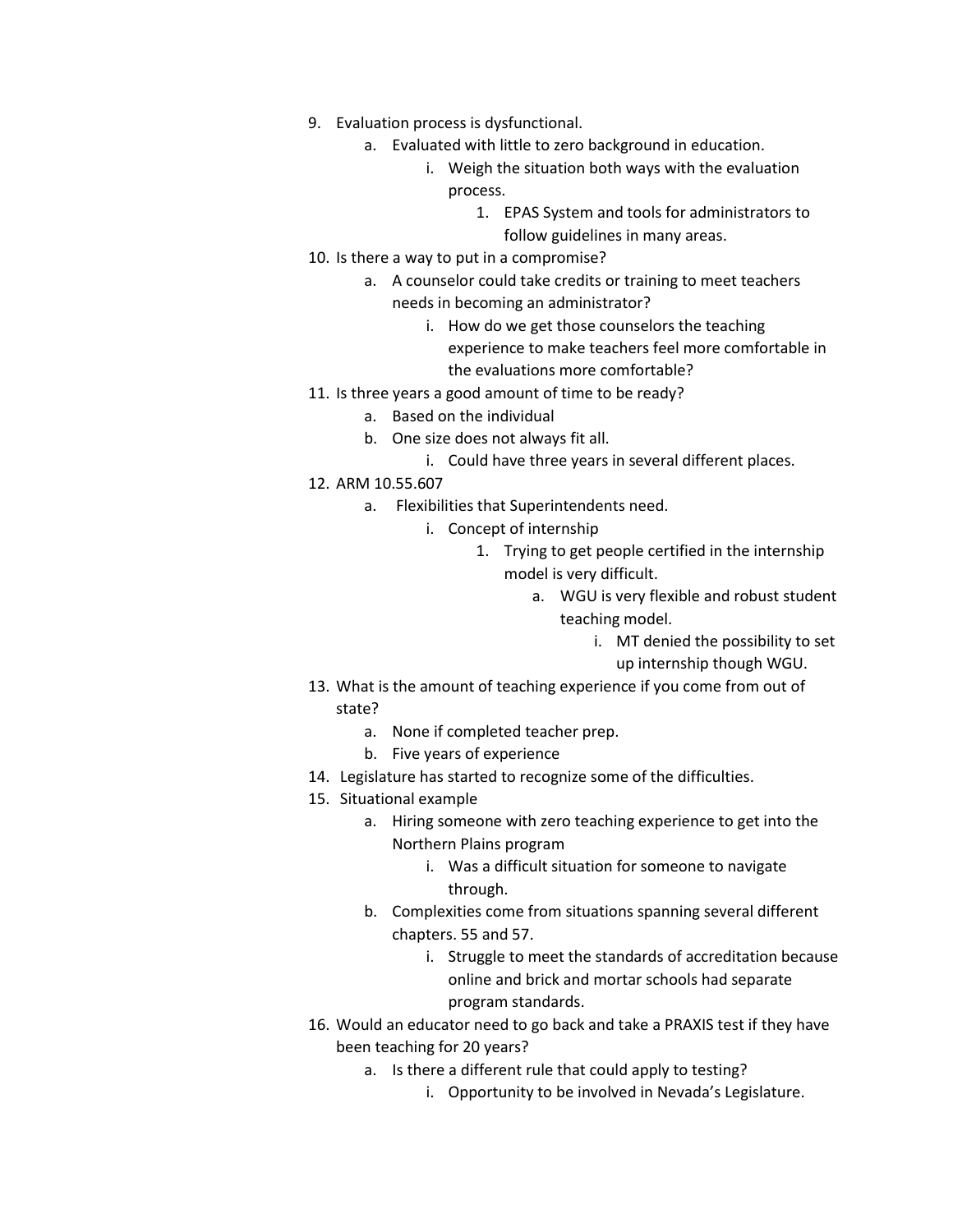- ii. Nevada Legislature
	- 1. There are ways people demonstrate competency already and testing is not necessary.
	- 2. Conversations are happening to see if PRAXIS is necessary in MT.
	- 3. If someone graduates do not, they already show the MINIMUM degree of competency.
- b. Changed the book based on three ways of learning.
	- i. New information leads to up-to-date with current information
		- 1. PRAXIS could be a good tool to ensure teachers are current on information.
- 17. PRAXIS is not strictly content.
	- a. But also, classroom application of content
		- i. But tests that MT use are content.
			- 1. There are pedagogy tests available, but we use no child left behind.
	- b. Maybe experience should be weighted.
- 2. What is the role of the Feedback group?
	- a. Putting as many sets of eyes on the recommended changes as possible
		- i. Circles of conversations that flow to help ensure all angles are thought about.
- 3. Class 4 license
	- a. Should have had some training before being placed in position.
		- i. Had no prior teaching experience before being placed in a teaching position.
	- b. Going to personal development credit opportunities
		- i. Would have been nice to have mandatory workshop to help prep for the classroom without having any prior teaching experience.
	- c. Class 4 does allow for educators to be placed in front of students.
		- i. 10,000 hours of practical experience to be eligible.
	- d. Long term substitution
		- i. With some sort of degree
	- e. Emergency authorizations
		- i. Requires no degree.
		- ii. Teacher could tenure under emergency authorization.
- 4. What are other states doing?
	- a. Multiple flexible pathways to licensure
		- i. Nevada
			- 1. Level of competency the quality of teachers
		- ii. Wisconsin
			- 1. Emergency authorization is handled at LEA level.
		- iii. Recourse of Reciprocity
			- 1. Region 17 and OPI